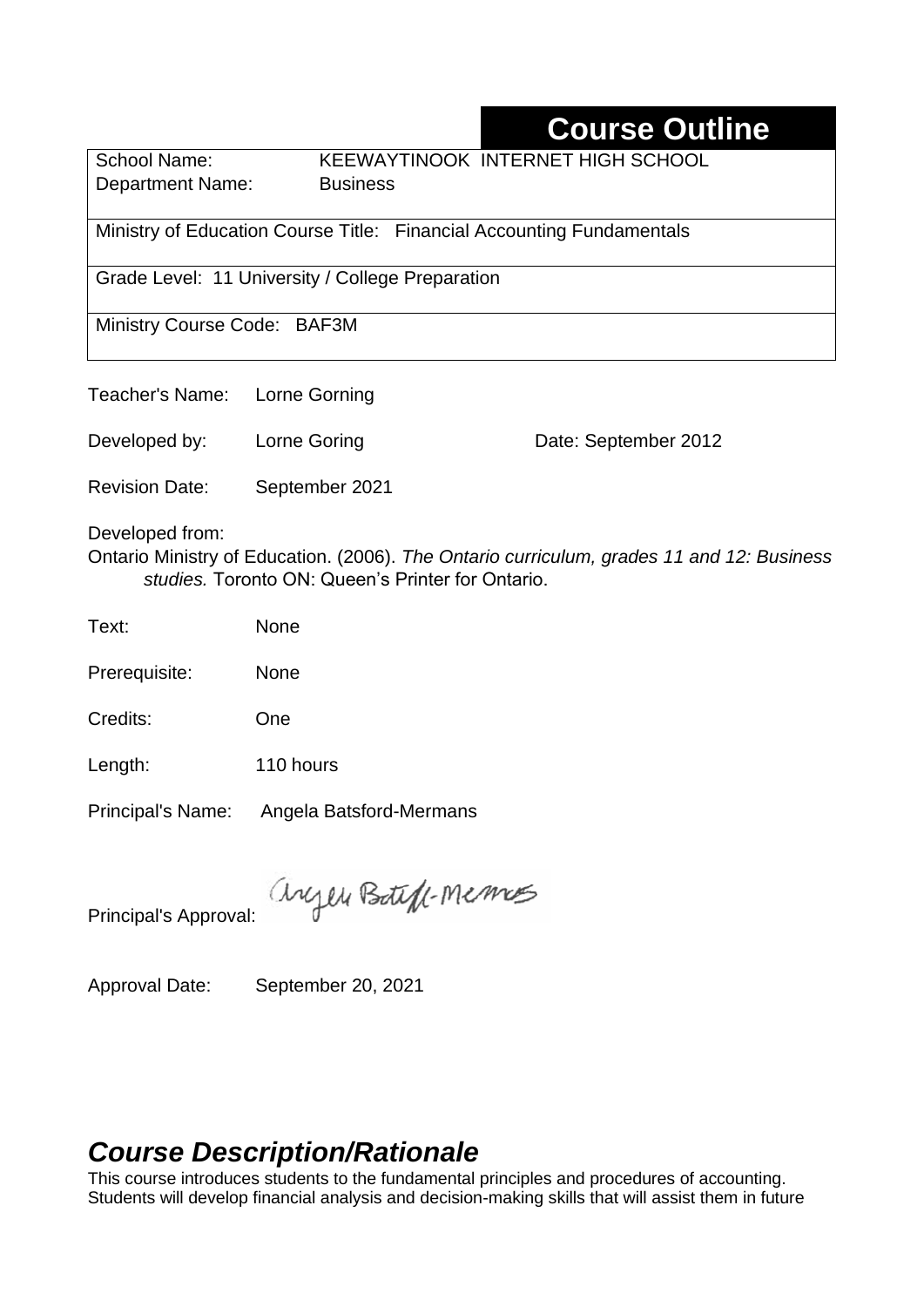studies and/or career opportunities in business. Students will acquire an understanding of accounting for a service and a merchandising business, computerized accounting, financial analysis, and ethics and current issues in accounting.

# *Overall Curriculum Expectations*

#### **Fundamental Accounting Practices**

- Describe the discipline of accounting and its importance for business;
- Describe the differences among the various forms of business organization;
- Demonstrate an understanding of the basic procedures and principles of the accounting cycle for a service business.

#### **Advanced Accounting Practices**

- Demonstrate an understanding of the procedures and principles of the accounting cycle for a merchandising business;
- Demonstrate an understanding of the accounting practices for sales tax;
- Apply accounting practices in a computerized environment.

#### **Internal Control, Financial Analysis, and Decision Making**

- Demonstrate an understanding of internal control procedures in the financial management of a business;
- Evaluate the financial status of a business by analysing performance measures and financial statements;
- Explain how accounting information is used in decision making.

#### **Ethics, Impact of Technology, and Careers**

- Assess the role of ethics in, and the impact of current issues on, the practice of accounting;
- Assess the impact of technology on the accounting functions in business
- Describe professional accounting designations and career opportunities

| <b>Unit</b>                          |       | Length      |
|--------------------------------------|-------|-------------|
| 1. Fundamental Accounting Practices  |       | 48.75 hours |
| 2. Advanced Accounting Practices     |       | 32.5 hours  |
| 3. Internal Controls, Financial      |       | 17 hours    |
| <b>Analysis, and Decision Making</b> |       |             |
| 4. Ethics, Technology, and Careers   |       | 11.75 hours |
|                                      | Total | 110 hours   |

### *Course Content*

# *Unit Descriptions*

#### **Unit 1 – Fundamental Accounting Practices**

Students will be introduced to types of business ownerships, including local and regional business. Students will be introduced to accounting, and how it differs from bookkeeping. Students will demonstrate skill in all aspects of the accounting cycle (opening entries, journalizing, posting, trial balance, worksheet, adjustments, financial statements, and closing entries), as it pertains to a service business. Students will be exposed to a manual system of accounting, and they will be encouraged to complete transactions by hand (pencil/paper) until they are comfortable with all stages of the accounting cycle. The accounting standards governing the profession in Canada, International Financial Reporting Standards (IFRSs) and Accounting Standards for Private Enterprises (ASPEs), will be discussed and applied in various activities.

#### **Unit 2 – Advanced Accounting Practices**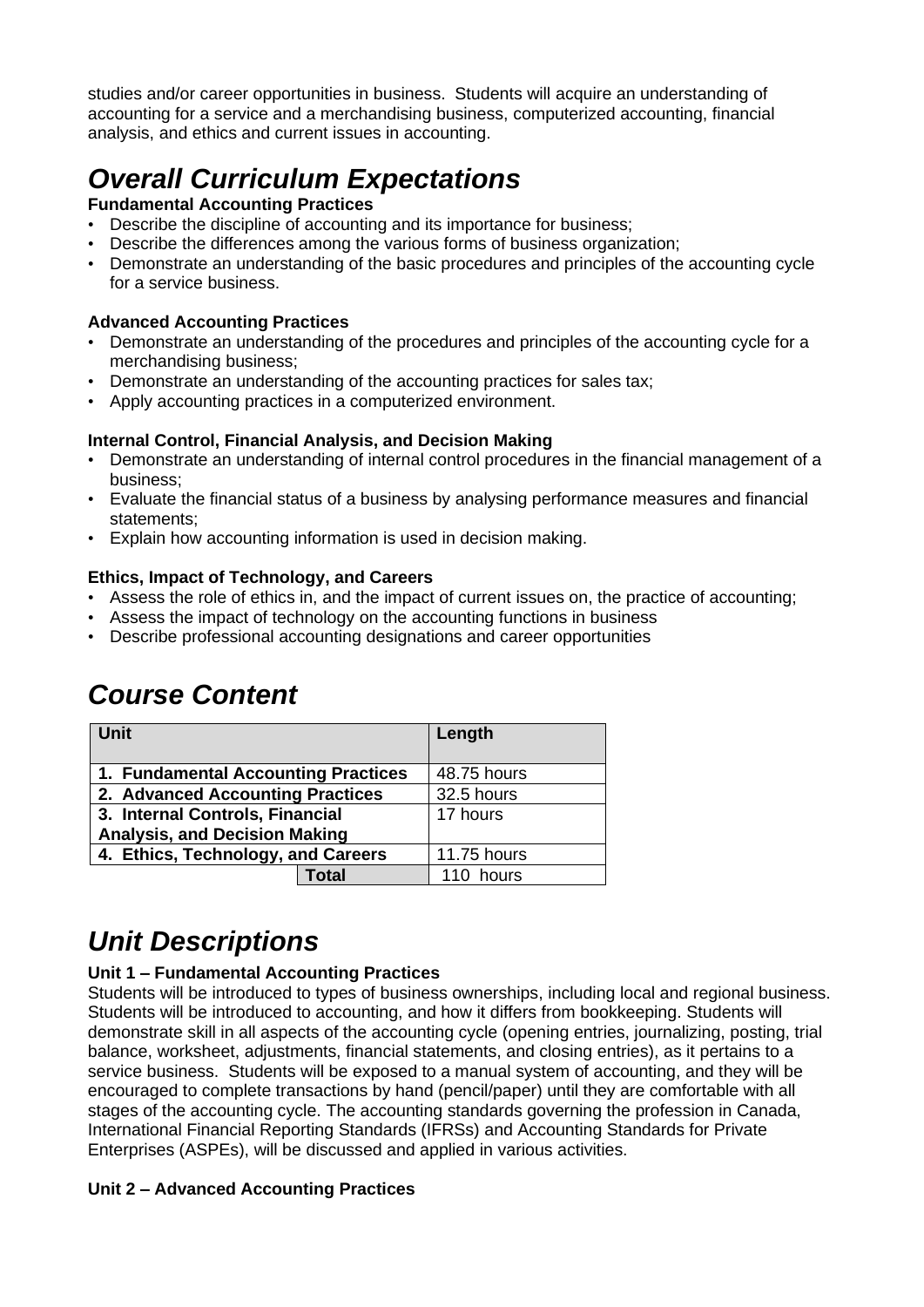Students will extend their knowledge of service based business, and compare it to the accounting cycle of a merchandising business. They will examine perpetual and periodic inventory systems, noting differences between the two. Students will learn how to account for sales tax (required accounts, how to journalize transactions, presentation). Students will use computer software to record transactions and generate statements.

#### **Unit 3 – Internal Control, Financial Analysis, and Decision Making**

Students will learn the importance of cash control and various procedures to help safeguard against theft and fraud (separation of duties, daily deposits, audits, etc.). Students will learn how to account for petty cash, and prepare a bank reconciliation. Finally, students will analyze various financial statements using financial ratios and communicate their interpretation. Comparative statements will be used to help discover trends and make predictions. Students will see how financial analysis extends beyond accountants to potential investors, bankers, government, etc. They will consider how financial decisions are made in their communities.

#### **Unit 4 – Ethics, Technology, and Careers**

In the final unit, students will explore the ethical framework in which accountants operate. Case studies will be used to help students understand and apply the concept of professional judgement. Students will also provide suggestions for improvement in various scenarios. Students will discuss how technology affects the "accounting world," including a comparison of manual vs. computerized accounting systems. Finally, students will familiarize themselves with the professional accounting designations in Canada, and the paths required for each. They will also explore accounting career opportunities that do not require a professional designation. Indigenous accountants are highlighted through case study, and when possible, they will connect live with students for video conference.

### *Teaching/Learning Strategies*

This course is organized into an eight-week series of lessons and activities that are presented to students in remote northern communities via the internet. The eighth week is used for course consolidation, review, and the final examination. Teacher and students communicate over the internet through timely activity feedback, emails, messages, video and audio calls. Mentors in the classrooms assume the role of liaison between the teacher and student while also supporting a holistic approach to motivate, engage and support each individual student.

A variety of strategies are used in the online delivery of this course. Some instructional strategies include:

- Anticipatory discussion before students read text to allow them to make connections and preview text
- Text-based lecture
- Multimedia presentations<br>● Demonstration
- Demonstration
- Audio files containing lesson content and assignment instructions
- Real-word business articles and cases
- Financial statements (for analysis and comparison)
- Prompts
- Pre-teaching of key vocabulary

Learning goals are discussed at the beginning of each assignment and success criteria is provided to students. The success criteria are used to develop the assessment tools in this course, including rubrics and checklists.

### *Evaluation*

The final grade will be determined as follows (Ontario Ministry of Education, 2010):

Seventy per cent of the grade will be based on evaluation conducted throughout the course. This portion of the grade should reflect the student's most consistent level of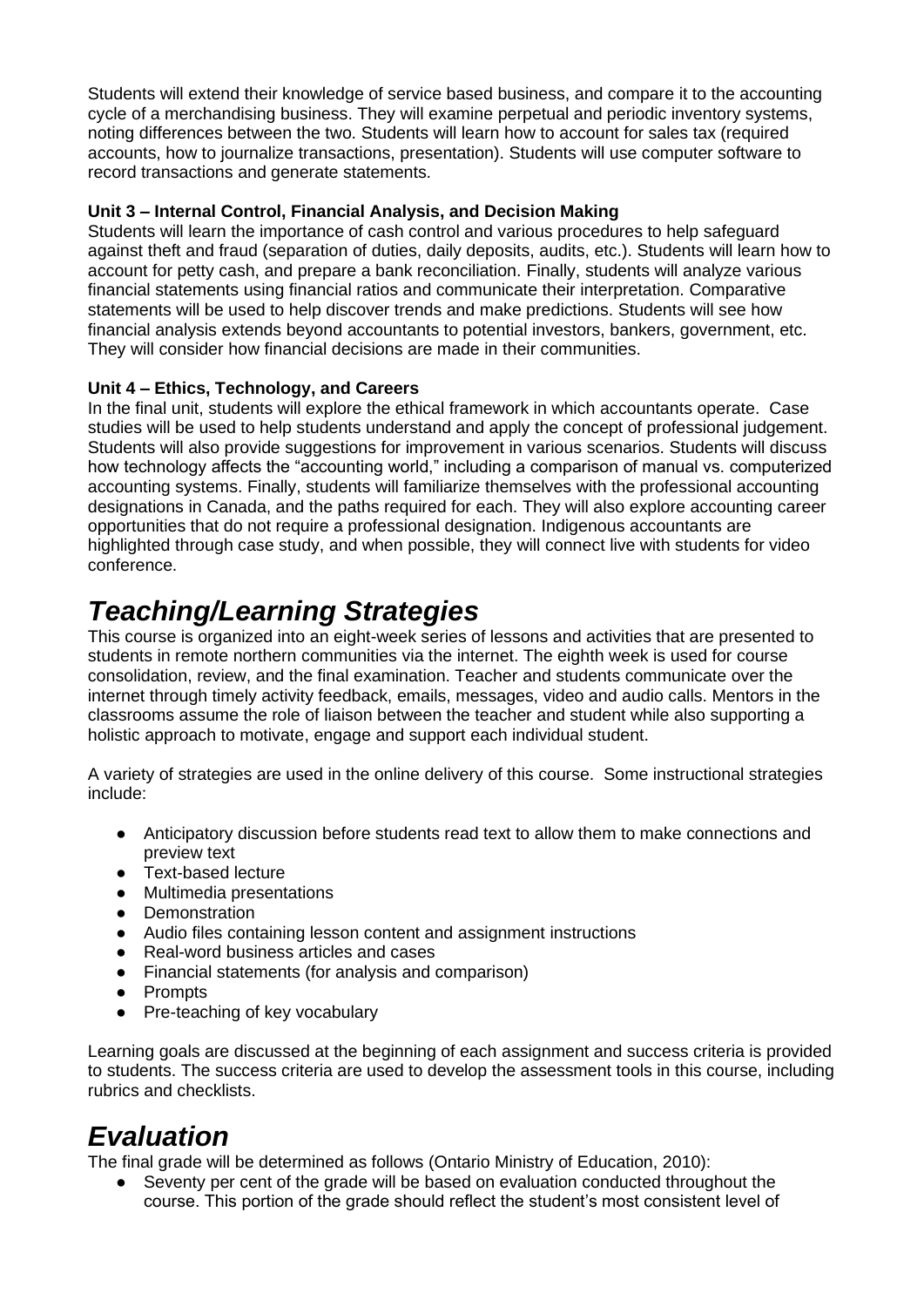achievement throughout the course, although special consideration should be given to more recent evidence of achievement.

● Thirty per cent of the grade will be based on a final evaluation administered at or towards the end of the course. This evaluation will be based on evidence from one or a combination of the following: an examination, a performance, an essay, and/or another method of evaluation suitable to the course content. The final evaluation allows the student an opportunity to demonstrate comprehensive achievement of the overall expectations for the course (p. 47).

Ontario Ministry of Education. (2010). *Growing success: Assessment, evaluation and reporting in Ontario schools*. Toronto ON: Queen's Printer for Ontario.

| Type of<br><b>Assessment</b> | Category                                          | <b>Details</b>                                                                                                                                                                                                                                                                                                                                                                                              | Weigh<br>ting<br>(%) |
|------------------------------|---------------------------------------------------|-------------------------------------------------------------------------------------------------------------------------------------------------------------------------------------------------------------------------------------------------------------------------------------------------------------------------------------------------------------------------------------------------------------|----------------------|
| <b>Term Work</b><br>(70%)    | Knowledge/<br>Understanding                       | Vocabulary quizzes throughout the course<br>Outline the steps in various processes (accounting<br>cycle for service and merchandising business)<br>Give definition of new terms<br>List different business styles or approaches                                                                                                                                                                             | 13                   |
|                              | Thinking                                          | Comparison tables (comparing types of<br>business ownership, accounting systems)<br>Perform financial calculations<br>Journalize financial transactions<br>Record adjusting and closing entries<br>Prepare trial balance and financial statements<br>Compare perpetual and periodic inventory<br>systems<br>Apply proper accounting standards at various<br>stages of the accounting cycle (IFRSs or ASPEs) | 19                   |
|                              | Communication                                     | Multimedia presentation on accounting career<br>paths<br>Use computer software to generate reports and<br>graphs<br>Audio recording summary of accounting<br>scandal/fraud<br>Offer opinion on how technology affects<br>accounting                                                                                                                                                                         | 19                   |
|                              | Application                                       | Analyze company's financial statements, report on<br>financial well-being<br>Complete simulated activities involving the<br>complete accounting cycle for a fictional business<br>Analyzing graphs, making predictions<br>Case studies dealing with business ethics                                                                                                                                         | 19                   |
| Final<br>Evaluation<br>(30%) | Culminating<br>Activity<br>(15%)<br>Exam<br>(15%) | Knowledge/Understanding                                                                                                                                                                                                                                                                                                                                                                                     | 3                    |
|                              |                                                   | Thinking                                                                                                                                                                                                                                                                                                                                                                                                    | $\overline{4}$       |
|                              |                                                   | Communication<br>Application                                                                                                                                                                                                                                                                                                                                                                                | 4<br>4               |
|                              |                                                   |                                                                                                                                                                                                                                                                                                                                                                                                             | 3                    |
|                              |                                                   | Knowledge/Understanding<br>Thinking                                                                                                                                                                                                                                                                                                                                                                         | $\overline{4}$       |
|                              |                                                   | Communication                                                                                                                                                                                                                                                                                                                                                                                               | 4                    |
|                              |                                                   | Application                                                                                                                                                                                                                                                                                                                                                                                                 | $\overline{4}$       |
|                              |                                                   | <b>TOTAL</b>                                                                                                                                                                                                                                                                                                                                                                                                | 100                  |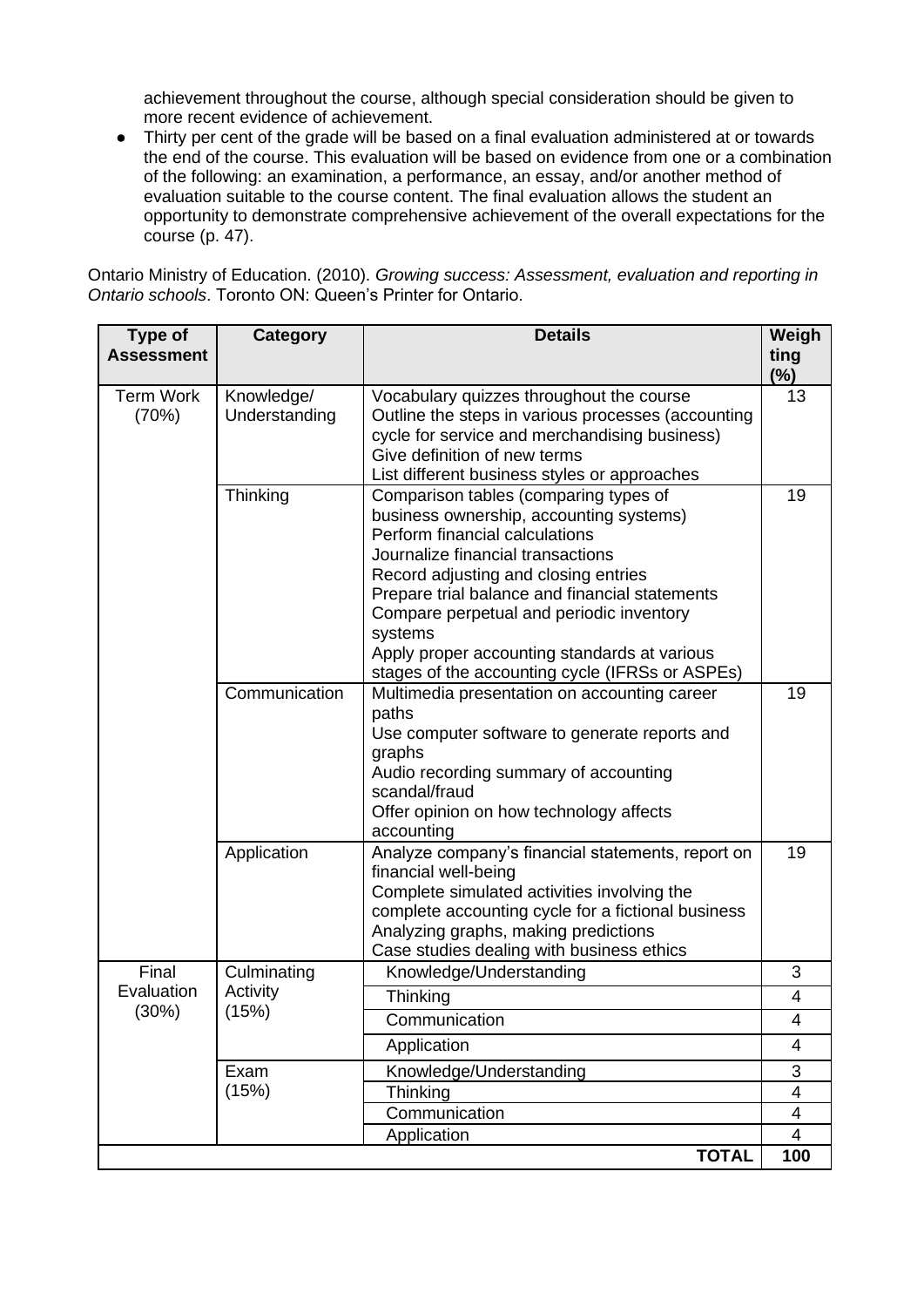# *Assessment/Evaluation Strategies*

A variety of assessment and evaluation methods, strategies and tools are required as appropriate to the expectation being assessed. These include diagnostic, formative, and summative within the course and within each unit.

Assessment *for* learning and assessment *as* learning is obtained through a variety of means, including the following:

- Ongoing descriptive feedback
- Mentor observations
- Conversations with students on a regular basis to verbalize observations, ask questions, and clarify understanding.

Evidence of student achievement (assessment *of* learning) is collected from various sources, including the following:

- Ongoing observations of most consistent work, with consideration given to most recent work
- Accounting papers (journal entries, ledgers, T-accounts, financial statements)
- MS Excel financial documents
- Conversations with students regarding understanding of weekly case studies
- Summative unit activities
- Culminating activity
- Exam

The Ministry of Education's 2010 document, *Growing Success*, outlines the seven fundamental principles that guide best practice in the assessment and evaluation of students. KiHS teachers use practices that:

- are fair, transparent, and equitable for all students;
- support all students, including those with special education needs, those who are learning the language of instruction (English or French), and those who are First Nation, Métis, or Inuit;
- are carefully planned to relate to the curriculum expectations and learning goals and, as much as possible, to the interests, learning styles and preferences, needs, and experiences of all students;
- are communicated clearly to students and parents at the beginning of the course and at other points throughout the school year or course;
- are ongoing, varied in nature, and administered over a period of time to provide multiple opportunities for students to demonstrate the full range of their learning;
- provide ongoing descriptive feedback that is clear, specific, meaningful, and timely to support improved learning and achievement;
- develop students' self-assessment skills to enable them to assess their own learning, set specific goals, and plan next steps for their learning (p.6).

### *Resources*

*CPA Canada and AFOA Canada strengthen ties.* (2016, February 16). Cission. Retrieved on September 30, 2020, [https://www.newswire.ca/news-releases/cpa-canada-and-afoa](https://www.newswire.ca/news-releases/cpa-canada-and-afoa-canada-strengthen-ties-569419611.html)[canada-strengthen-ties-569419611.html](https://www.newswire.ca/news-releases/cpa-canada-and-afoa-canada-strengthen-ties-569419611.html)

D'Amico, V., Palmer, T., & D'Amico, T. (2013). *Principles of accounting, 4th edition.* Toronto, Ontario: Pearson Canada Inc.

Ontario Ministry of Education. (n.d.). *Indigenous education strategy.* <http://www.edu.gov.on.ca/eng/aboriginal/>